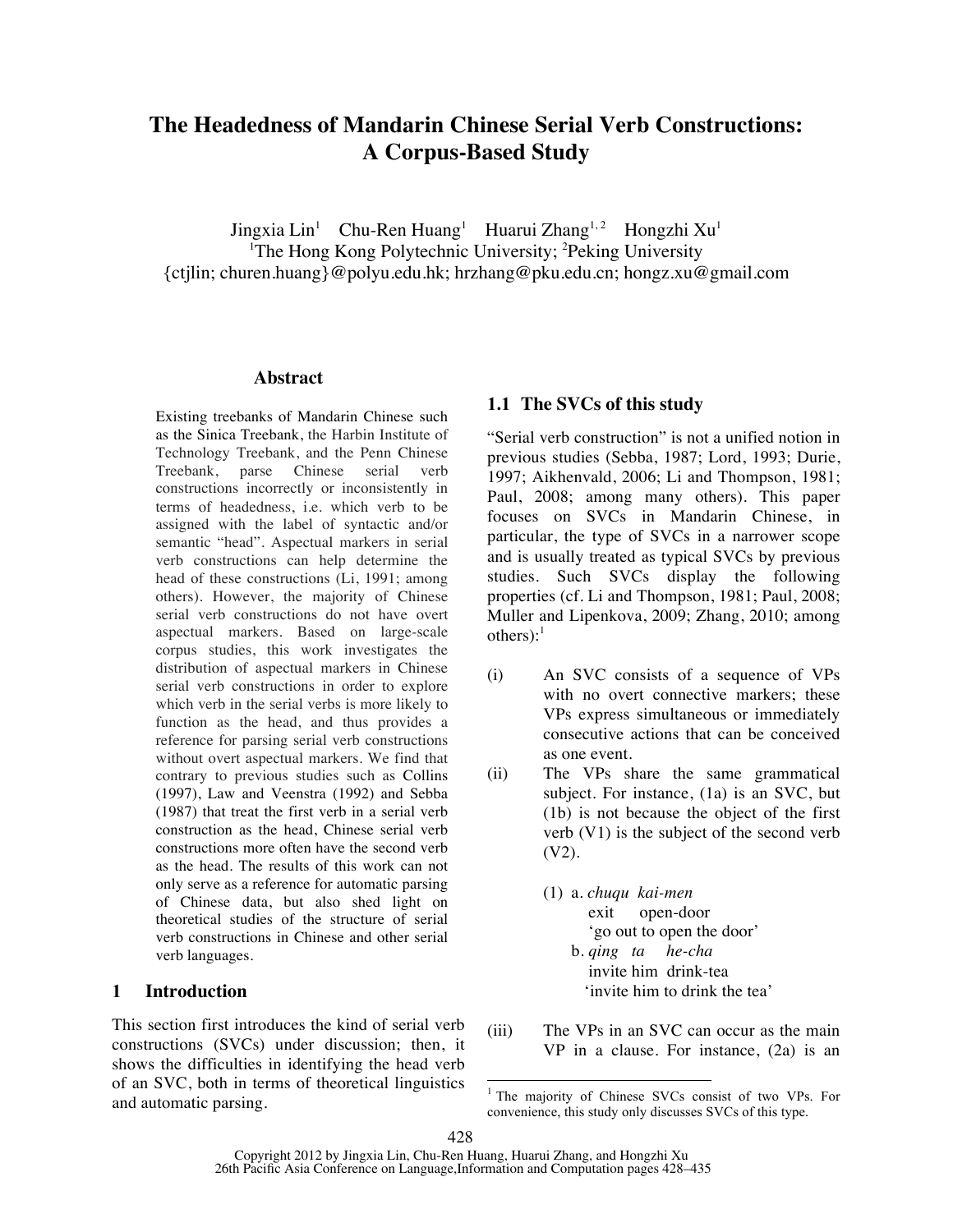SVC, but (2b) is not, because *na* 'hold' and its object in (2a) can occur as the main VP in a clause, whereas *na* and its object in (2b) cannot occur alone and is treated as a PP.

- (2) a. *ta na-le shu lai wo-jia* she hold-ASP book come my.home 'She took books and came to my home.'
	- b. *ta na nage chouwen xiao ta* she hold that scandal laugh him 'She laughed at him with the scandal.'
- (iv) The relative order of the VPs in an SVC cannot be switched without a significant change of the meaning, e.g., *chuqu kaimen* 'go out to open the door' vs. *kai-men chuqu* 'open the door to go out'; this distinguishes SVCs from coordinate structure that describes two independent and parallel events, e.g., *changge tiaowu* 'sing songs and dance', *tiaowu changge* 'dance and sing songs'

# **1.2 The Problem of Identifying the Head Verb of Chinese SVCs**

Identifying the head of an SVC in Chinese has been a difficult issue for linguists. Previous studies such as Collins (1997), Law & Veenstra (1992), Sebba (1987), Seuren (1991) argue that the first verb is usually the head of SVCs in serial verb languages. However, this is found not true for Chinese (Li, 1991; Law, 1996; Matthews, 2006; Paul, 2008; among others). For instance, Paul (2008) points out that either V1 or V2 can function as the head in a Chinese SVC. According to her, both V1 and V2 can be the head of the SVC in (3) depending on whether the SVC is understood as a purpose clause structure (3a) or an adjunct structure (3b), cf. Li and Thompson (1981).

|  | $(3)$ ta gui | xialai qiu | wo |
|--|--------------|------------|----|
|  |              |            |    |

- he kneel down beg me
- a. He knelt down in order to beg me.
- b. He begged me kneeling down.

(Paul, 2008: 382, (41-42))

However, Paul's (2008) proposal does not help automatic parsing because the identification of the head heavily relies on larger context.

Muller and Lipenkova (2009), within the HPSG framework, analyze Chinese SVC as a structure with two parallel verbal daughters and do not mark any verb as the structural head, although they claim that the first verbal daughter is always a complete VP. Similarly, Yu et al. (2010) treat serial verbs as a type of coordinate structure and assign no head to any of the verbs. Such a representation, however, ignores the internal relationship between the (sub)events described by the serial VPs as well as the fact that the serial VPs in an SVC describe a single event. For instance, the SVC *kaiche lüyou* drive-car travel 'travel by driving a car' describes an event of travelling in a manner of driving a car, but treating the two VPs in a parallel way indicates that there are two independent events, i.e. an event of driving and an event of travelling.

Other studies such as Li (1991) and Law (1996) propose that in a Chinese SVC, the verb suffixed with aspect markers is the head because the nonhead verbs are usually bare verbs, cf. Sebba (1987). For instance, Li (1991) points out that *qie* 'cut' in (4a) and *na* 'take' in (4b) are the heads respectively in the two SVCs because these two verbs are suffixed with the perfective aspectual marker *le*.

(4) a. *ta na dao qie-le rou* he take knife cut-ASP meat 'He cut the meat with a knife.' (Li, 1991:104 (11)) b. *ta na-le dao qie rou* he take-ASP knife cut meat 'He took the knife to cut meat.' (Li, 1991:112 (13a))

However, problems still exist because not all Chinese SVCs are overtly marked with aspectual markers. For instance, in the 436 SVCs that we collect from the Sinica Corpus, there are only 33 instances  $(7.5\%)$  where the verb(s) is suffixed with aspectual markers.<sup>2</sup> Accordingly, the difficulty in

 <sup>2</sup> The 436 SVCs are manually collected from 3,000 automatically extracted clauses with more than two verbs in the Sinica Corpus (Chen et al. 1996), which consists of about ten million POS-tagged words.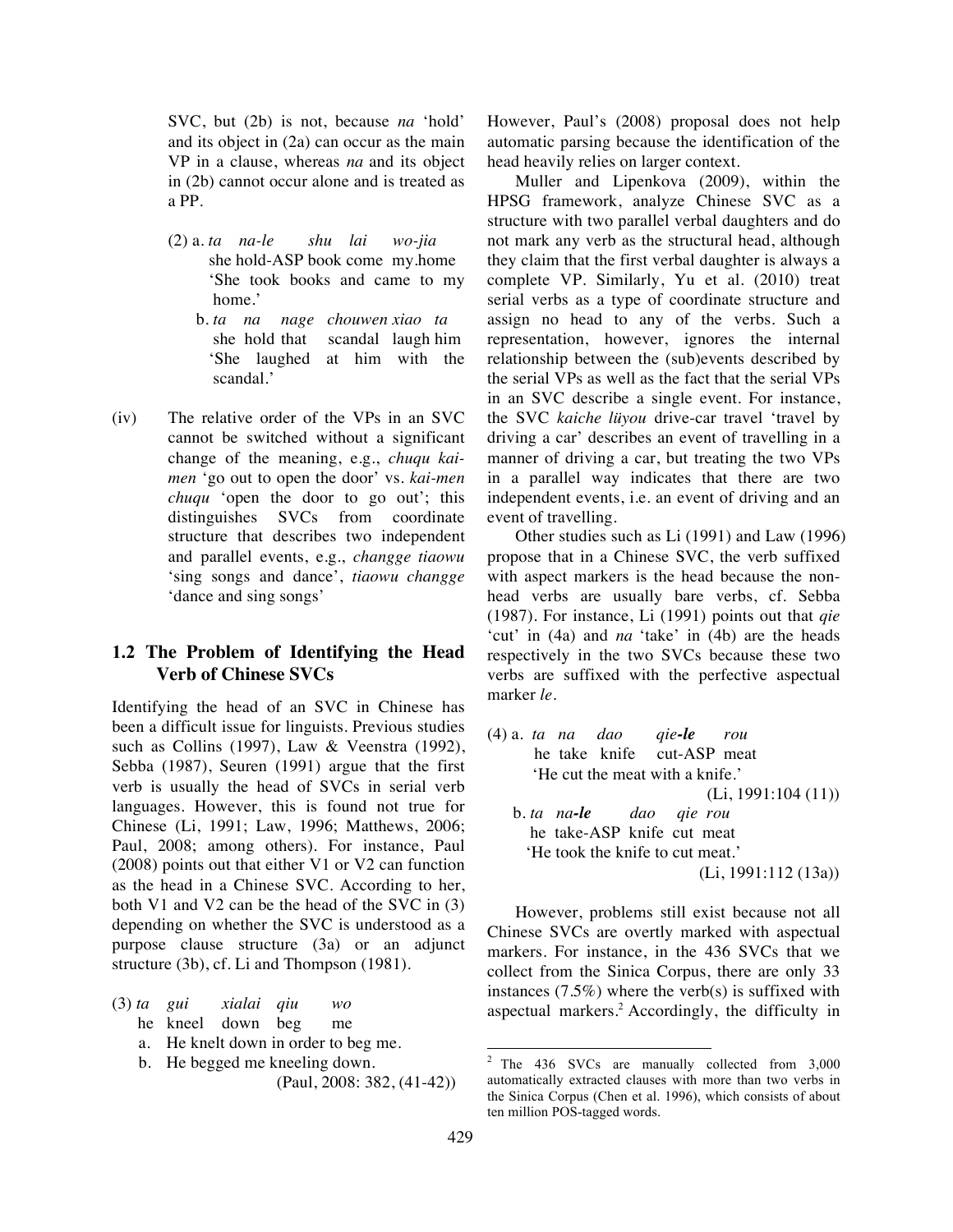identifying the head causes troubles for automatic parsing of Chinese SVCs. The same SVC is sometimes found to be mistakenly or inconsistently analyzed by the Sinica Treebank<sup>3</sup>, the Harbin Institute of Technology (HIT) treebank<sup>4</sup>, and the Penn Chinese Treebank<sup>5</sup>. For example, the SVC in (5) describes an event of eating fruit by going to the kitchen (the perfective marker *le* is suffixed to V2 *chi* 'eat'). However, as illustrated in Figure (1a) and Figure (1b), both the Sinica Treebank and the HIT Treebank mark the first verb *qu* 'go' as the head and indicate that the SVC describes an event of going to the kitchen with a result of eating fruit, whereas the latter suggests that the SVC

(5) *qu chufang chi-le shuiguo* go kitchen eat-LE fruit 'eat the fruit by going to the kitchen'



Figure 1(a). The parsing of (5) by the Sinica Treebank



Figure 1(b). The parsing of (5) by the HIT Treebank

Also, the same SVC may be parsed differently by different treebanks. For instance, the SVC *maishu kan* buy-book read is treated as a headless coordinate structure by the Penn Chinese Treebank (Figure  $2(a)$ ), but a purpose clause with V1 as the head by the Sinica Treebank (Figure 2 (b)) and the HIT Treebank (Fiture 2(c)).

 $\overline{a}$ 

| $(IP$ (NP-PN-SBJ (NR 张三))                          | Zhangsan |
|----------------------------------------------------|----------|
|                                                    | buv      |
| (VP (VP $(W \mathcal{F})$<br>(NP-1 (NN $\oplus$ )) | book     |
| (VP-PRP (VV 看)                                     | read     |
| $(NP (-NONE - * -1)))))$                           |          |

Figure 2(a) The parsing of *mai-shu kan* by the Penn Chinese Treebank (Xue and Xia, 2000: 114)



Figure 2(b) The parsing of *mai-shu kan* by the Sinica Treebank



Figure 2(c) The parsing of *mai-shu kan* by the HIT Treebank

The incorrect or inconsistent parsing by these treebanks indicates that a better understanding of the headedness of Chinese SVCs is necessary. Based on the 10-million-word Sinica Corpus, this work investigates the distribution of aspectual markers in SVCs in order to find whether there is a systematic preference for either V1 or V2 to be marked as the head.<sup>6</sup> We find that in Chinese SVCs, V2 is much more often suffixed with aspectual markers that are indicators of head, whereas V1 is more often suffixed with aspectual markers that are indicators of non-head. In other words, the finding suggests that Chinese SVCs tend to have V2 as the head. Accordingly, for SVCs without overt aspectual markers, annotating V2 as the head will

<sup>3</sup> http://turing.iis.sinica.edu.tw/treesearch

<sup>4</sup> http://ir.hit.edu.cn/demo/ltp/#

<sup>5</sup> http://www.cis.upenn.edu/~chinese/

 $6$  Other linguistic hints such as negators can help identify the head of SVCs (Sebba, 1987; Lin, 2004). For instance, Sebba (1987) argues that non-head verbs are not directly negated. Due to the scope of this study, we only investigate the distribution of aspectual markers, and leave the others for future.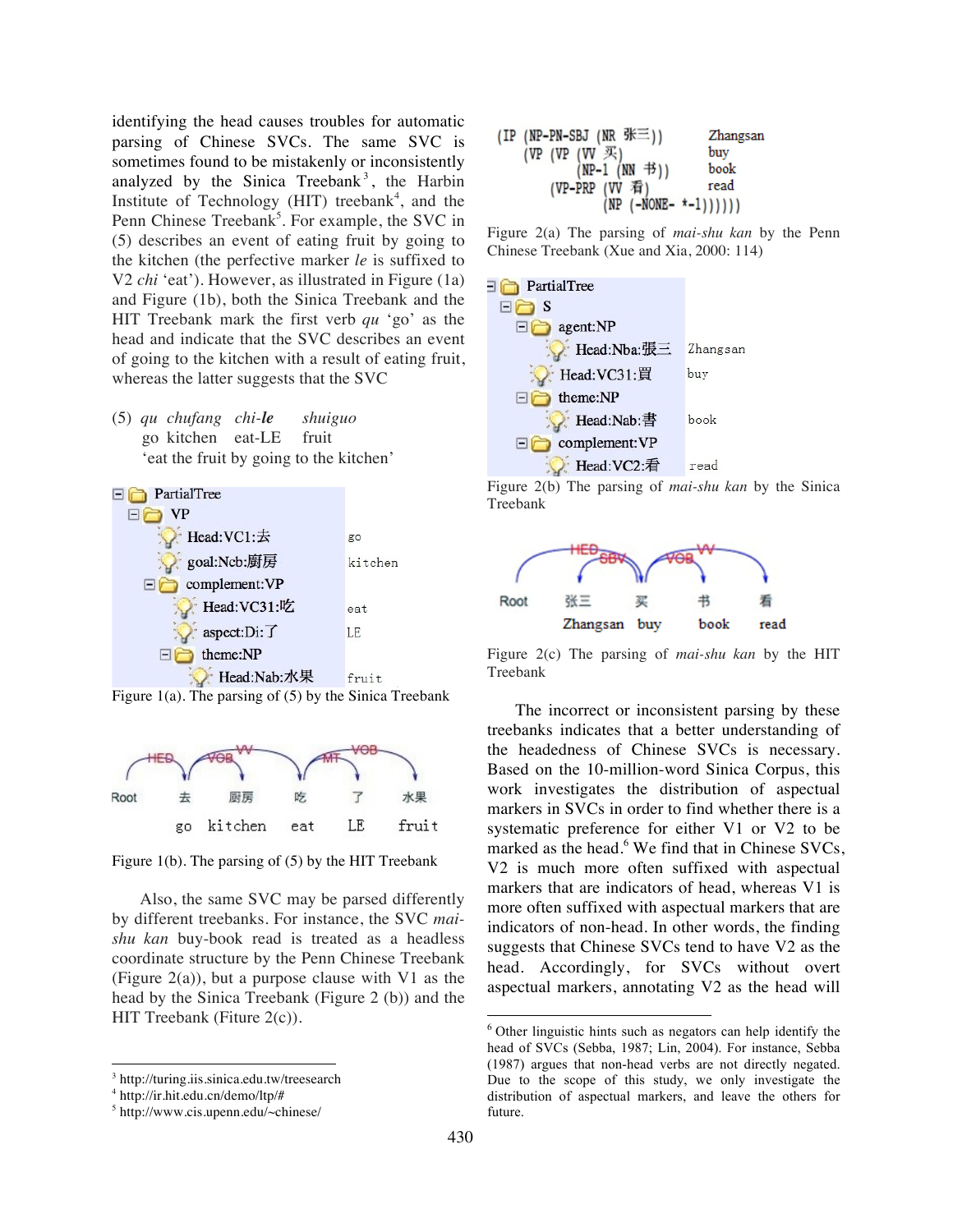yield a higher accuracy rate than annotating V1 as the head (as by Sinica Treebank and HIT Treebank), or annotating V1 and V2 as coordinated verbs (as by Penn State Chinese Treebank).

In the following of this paper, we introduce our study in Section 2, and draw the conclusion in Section 3.

## **2 A Corpus-based Investigation of the Distribution of Aspectual Markers in Chinese SVCs**

This section first introduces the possible distribution of Chinese aspectual markers in SVCs. Then, it introduces two corpus studies that examine the distribution of aspectual markers in SVCs of natural Chinese language; both studies show that it is V2 that is much more frequently marked as the head.

# **2.1 The Possible Distribution of Aspectual Markers in Chinese SVCs**

In Modern Chinese, *le* 'perfective', *guo* 'experiential', and *zhe* 'durative' are among the most commonly used aspectual markers in Chinese. All three can be suffixed to V1, V2, or both verbs in an SVC. A few examples are given in (6)-(8), where the aspectual markers are suffixed to V1 in (a) sentences, V2 in (b) sentences, and both V1 and V2 in (c) sentences.

- (6) a. *ta dao-le tushuguan kan na-ben shu* he arrive-LE library read that book 'He went to the library to read the book.'
	- b. *ta dao tushuguan kan-le na-ben shu* he arrive library read-LE that book 'He read the book by going to the library.'
	- c. *ta dao-le tushuguan kan-le na-ben shu* he arrive-LE library read-LE that book 'He went to the library and read the book.'
- (7) a. *ta qu-guo Xianggang lüyou* he go-GUO Hong.Kong travel 'He had the experience of going to Hong Kong to travel.'
	- b. *ta qu Xianggang lüyou-guo* he go Hong.Kong travel-GUO 'He went to Hong Kong and had the experience of travelling there.'
	- c. *ta qu-guo Xianggang lüyou-guo*

 he go-GUO Hong.Kong travel-GUO 'He had the experience of going to Hong Kong and travelling there.'

|                  | $(8)$ a. ta pai-zhe-shou                 | xiao        |
|------------------|------------------------------------------|-------------|
|                  | he clap-ZHE-hand                         | laugh       |
|                  | 'He laughed, clapping his hands.'        |             |
| $\mathbf b$ . ta | pai-shou                                 | $xiao$ -zhe |
| he               | clap-hand                                | laugh-ZHE   |
|                  | 'He clapped his hands, laughing.'        |             |
|                  | c. ta pai-zhe-shou xiao-zhe              |             |
|                  | he clap-ZHE-hand laugh-ZHE               |             |
|                  | 'He is clapping his hands and laughing.' |             |
|                  |                                          |             |

The verb suffixed with the perfective marker *le* or the experiential marker *guo* is often treated as the head of a construction, both syntactically and semantically, as in (4) (Li, 1991). On the contrary, as for the verb that is suffixed with the durative marker *zhe* in an SVC, we argue that the VP containing the verb functions as an adverbial to modify the other VP (unless the verb in the other VP is also suffixed with *zhe*) (cf. Li, 1991). For instance, in *xiao-zhe guzhang* laugh-ZHE applaud 'applaud with laughing', *xiao-zhe* is understood as an adverbial describing an event of laughing that accompanies the event of applauding, i.e. the event described by the bare verb *guzhang* 'applaud'. According to Gao (2006), in Modern Chinese, examples are found in which the adverbial marker *de* is overtly used after the VP with the aspectual marker *zhe*, as in (9); this further shows that a verb suffixed with the durative marker *zhe* functions as an adverbial rather than a syntactic or semantic head.

(9) *wo hui weixiao-zhe-de gaosu ni* I will smile-ZHE-MOD tell you 'I will tell you with a smile.' (Baidu example)

Therefore, as for SVCs with overt aspectual markers, their heads can be identified by looking at the distribution of the aspectual markers in the SVCs. For instance, in (6a) and (7a), the first verbs are the head because they are the only verbs that are suffixed with *le/guo*, whereas in (6b) and (7b), the second verbs are the head because they are suffixed with *le/guo*; on the contrary, although V2 in (8a) is not suffixed with any markers, it should be treated as the head because V1 is suffixed with *zhe*, and in (8b), V1 is the head since V2 is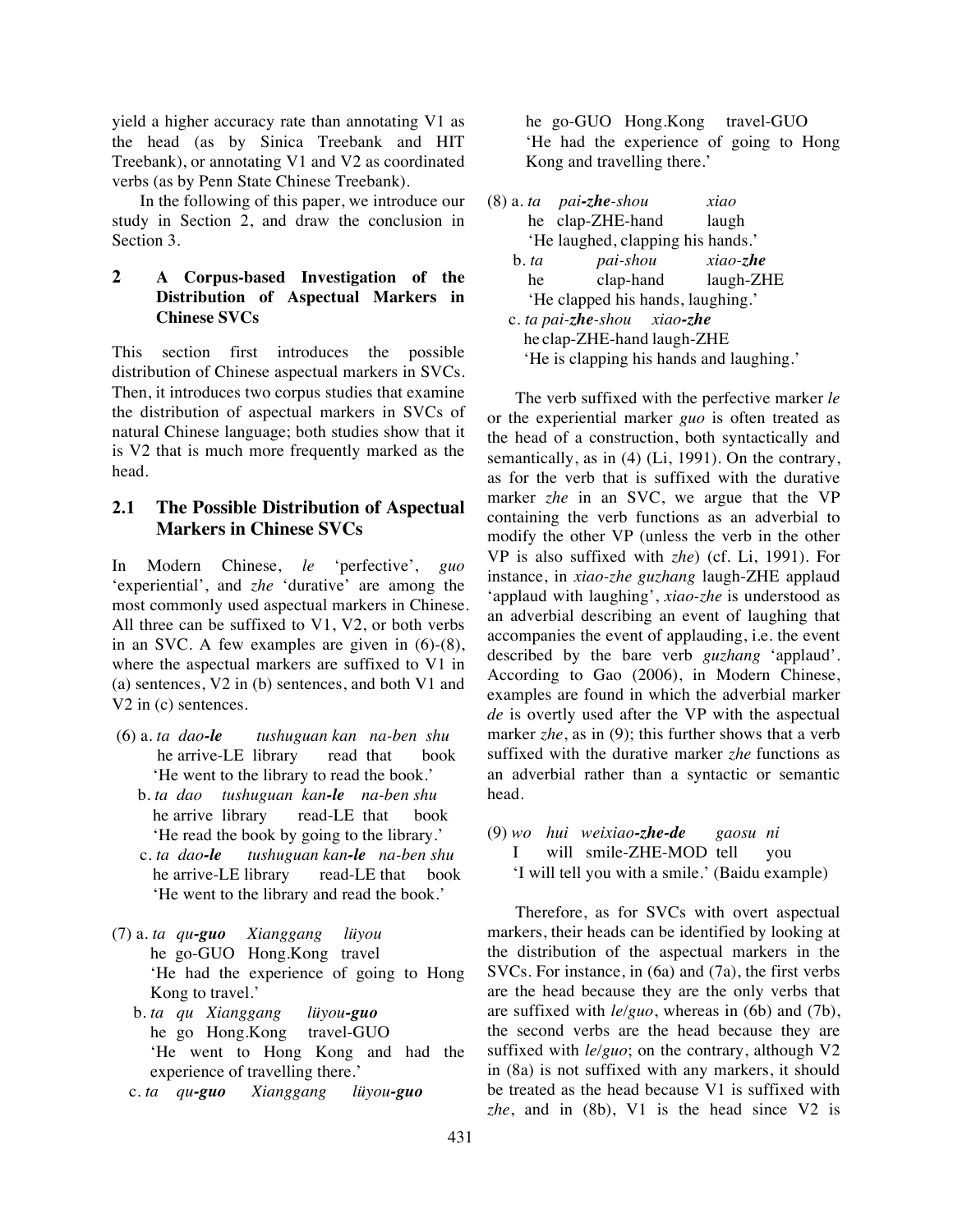suffixed with *zhe*. In addition, for each (c) sentence in (6)-(8), both verbs are marked with the same aspectual markers, and thus there is no clear clue to identify the headedness. A comprehensive distribution of aspectual markers and the identification of headedness is presented in Table 1.

|             | Distribution of aspectual  |
|-------------|----------------------------|
|             | markers in SVCs            |
| $V1 = head$ | (a) $V1$ -le/guo $V2$      |
|             | (b) $V1V2$ -zhe            |
|             | (c) $V1$ -le/guo $V2$ -zhe |
| V1/V2       | (a) $V1-le/guoV2-le/guo$   |
| parallel    | (b) $V1$ -zhe $V2$ -zhe    |
| $V2 = head$ | (a) $V1V2$ -le/guo         |
|             | (b) $V1$ -zhe $V2$         |
|             | (c) $V1$ -zhe $V2$ -le/guo |

Table 1. Identification of headedness in SVCs based on the distribution of aspectual markers.

The fact that both V1 and V2 are found with all three aspectual markers indicates that Chinese SVCs show both possibilities in terms of the position of their heads, in contrast to other languages such as Korean where all aspectual markers fall onto the final verb of a clause (Kim, 2010). However, we argue that despite the possibility of appearing in either V1 or V2 position of an SVC as in (6)-(8) and Table 1, Chinese aspectual markers do not have an even distribution in SVCs; but rather, *le* and *zhe*, which are indicators of headedness, are more frequently suffixed to V2, whereas the non-head marker *zhe* is more frequently found with V1. In other words, although Chinese SVCs can have either V1 or V2 as the head, it is more likely for V2 to be the head.

In the next section, we introduce two corpus studies to show that V2 is indeed much more frequently marked as the head in Chinese SVCs according to the distribution of aspectual markers.

# **2.2 A Corpus-based Investigation of Aspectual Markers in Chinese SVCs**

We carried out two corpus studies to investigate the distribution of aspectual markers in Chinese SVCs; both studies support our claim that V2 is preferred to be the head. The data used is the Sinica Corpus (Chen et al.; 1996), which consists of about ten million segmented and POS-tagged words.

### **Corpus Study 1**

In the first study, we searched in the whole Sinica Corpus for the distribution of aspectual markers ("ASP") in the following three sequences: "V1- ASP1 + N1 + V2 + N2", "V1-ASP1 + N1 + V2-  $ASP2 + N2$ ", "V1 + N1 + V2-ASP2 + N2".<sup>7,8</sup> The retrieved data is then manually analyzed to exclude the sequences that are not  $SVCs$ . <sup>9</sup> The results are given in Table 2.

Table 2 shows that differences indeed exist for the suffixation of aspectual markers to the verbs in SVCs. The perfective marker *le* and the experiential marker *guo* tend to be suffixed to V2 in SVCs, whereas the durative marker *zhe* is more often suffixed to V1 position. Such distribution indicates that V2 much more frequently functions as the head: as summarized in Table 2, the frequency of V2 being the head (261 instances, 76.5%) is about four times higher than that of V1 being the head (66 instances, 16.2%), which thus is consistent with our claim.

 $\overline{a}$ 

 $<sup>7</sup>$  All SVCs examined in the first corpus study consist of verbs</sup> that are followed by nouns. The reason for choosing such sequences is that in Chinese, there are two kinds of *le*, one as an aspectual marker and the other as a sentence final particle, and if a verb (usually intransitive) is followed by *le* and occurs in a sentence final position, it is difficult to determine whether the *le* is an aspectual marker or a sentence final particle. It is beyond the scope of this study to manually check all instances of "V2+ *le*" in the sentence final position for all verbs, so this study only investigates the SVCs where V2 is followed by a noun in order to guarantee that all instances of *le* are aspectual markers. However, the second corpus study introduced in Section 2.2.2 analyzes all kinds of SVCs because the nature of the data is suitable for manual check. 8 The Sinica Corpus tags adjectives, cause marker (e.g., *rang*

and *shi*), and copular as verbs. In this study, we do not treat verbal sequences with these words as SVCs. More specifically, we only searched for verbs with the following tags: VA, VB, VC, VAC, VCL, VD, VE, VF, and VG. For more information of the tagging, readers are referred to the technical report at http://db1x.sinica.edu.tw/kiwi/mkiwi/98-04.pdf.<br><sup>9</sup> The search results retrieved a total of 1,638 instances, but our

manual examination of the results found that only 579 instances (as in Table 2) are the SVCs under discussion.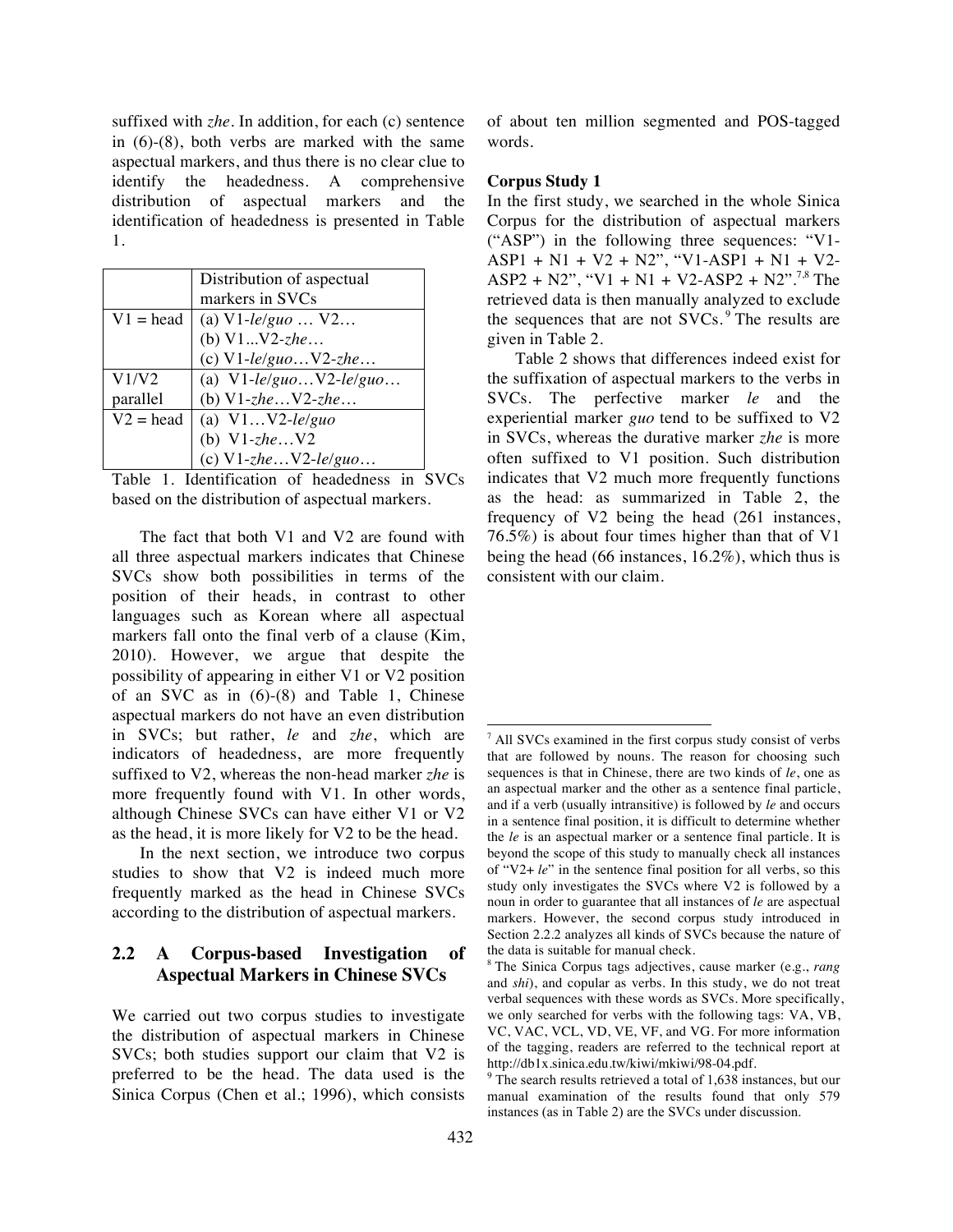|                          | $V1 = head$                | V1/V2 parallel                  | $V2 = head$                    |
|--------------------------|----------------------------|---------------------------------|--------------------------------|
| $V1-ASP1 + N1 + V2 + N2$ | (a) ASP1 = le: 54          | <b>NA</b>                       | (a) ASP1 = $zhe$ : 281         |
|                          | (b) ASP1 = $guo: 4$        |                                 |                                |
| $V1-ASP1 + N1 + V2-ASP2$ | (a) $ASP1 = le$ ; $ASP2 =$ | (a) $ASP1 = le$ ; $ASP2 = le$ : | (a) ASP1 = <i>zhe</i> ; ASP2 = |
| $+ N2$                   | zhe: $4$                   | 22                              | le: 16                         |
|                          |                            | (b) ASP1= $zhe$ ; ASP2 =        |                                |
|                          |                            | zhe: $16$                       |                                |
|                          |                            | (c) ASP1 = $guo$ , ASP2 =       |                                |
|                          |                            | guo: $3$                        |                                |
|                          |                            | (d) ASP1 = $guo$ , ASP2 =       |                                |
|                          |                            | le: 1                           |                                |
| $V1 + N1 + V2-ASP2 + N2$ | $ASP2 = zhe: 32$           | NA.                             | (a) $ASP2 = le: 130$           |
|                          |                            |                                 | (b) ASP2 = $guo: 16$           |
| <b>SUM</b>               | 94 (16.2%)                 | $42(7.3\%)$                     | 443 (76.5%)                    |

Table 2. Distribution of aspectual markers in " $V1 + N1$ + V2 + N2" SVCs

#### **Corpus Study 2**

In this study, we first select nine verbs with high frequencies based on the 436 SVCs (see Footnote 2) found in the Sinica Corpus; then, we search for SVCs with these verbs and investigate the distribution of aspectual markers. The verbs are listed in (9).

(9) *dao* 'arrive', *dai* 'bring', *liyong* 'use', *shuo* 'say', *canjia* 'attend', *kan* 'see', *na* 'hold', *xiao* 'laugh', *mai* 'buy'

According to the 436 SVCs, these nine verbs tend to occur in different position of SVCs: *dao* 'arrive', *dai* 'bring', and *liyong* 'use' are more often found in V1 position, *shuo* 'say', *canjia* 'attend', and *kan* 'see' more often occur in V2 positions, whereas *na* 'hold', *xiao* 'laugh', *mai* 'buy' are found to occur in V1 and V2 positions with equivalent frequency.

Nonetheless, this study examines the distribution of aspectual markers in two kinds of sequences for each verb, one with the verb in V1 position, and the other with the verb in V2 position. For instance, for the verb *xiao* 'laugh', we analyze both the SVCs with the sequence "*xiao* + … + V2" and the sequence " $V1 + \ldots + xiao$ ", where "..." stands for all kinds of elements that may appear in between the two verbs in an SVC. For each sequence, there are three possible distributions for the aspectual markers: for " $xiao + ... + V2$ ", there are "*xiao*-ASP1 + … + V2", "*xiao* + … + V2- ASP2", and "*xiao*-ASP1 + … + V2-ASP2"; whereas for "V1 + … + *xiao*", there are "V1-ASP1 + … + *xiao*", "V1-ASP1 + … + *xiao*-ASP2", and

"V1 + … + *xiao*-ASP2". The search results not only retrieve the frequency of each sequence, but also the whole clause where the sequence is found from the original texts, which thus enables manual check to exclude the instances that are not SVCs.<sup>10</sup>

Table 3 presents the frequency counts of headedness in SVCs of the nine verbs. It shows that among the nine verbs, only when the verb *mai* 'buy' occurs in V1 position and when the verb *dai*  'bring' occurs in V2 position do the SVCs have V1 more frequently marked as the head by the aspectual markers. On the contrary, the SVCs of all other verbs, be these verbs in V1 or V2 position, all have V2 functioning as the head.

Table 4 summarizes the distribution of aspectual markers in the SVCs found in this corpus study. The distribution is consistent with that in Corpus Study 1. For instance, *le* and *guo* that indicates headedness are much more often suffixed to V2 than to V1 (about five times). In addition, the table shows that there are only 1.7% of the SVCs where the serial verbs are marked in a parallel relation, i.e. the two verbs are suffixed with the same aspectual markers.

To summarize, both corpus studies provide quantitative support that Chinese SVCs tend to have V2 as the head, whereas the number of SVCs with V1 being the head, or V1 and V2 being of equal status is much smaller. Such a preference for V2 thus can serve as a reference for the parsing of headedness for SVCs without overt aspectual markers and yield a higher rate of accuracy than the current treebanks, i.e. the Sinica Treebank and

<sup>&</sup>lt;sup>10</sup> The search results retrieved a total of 5,987 instances for the nine verbs. We then manually checked each instance and collected 2,154 instances that are the SVCs under the discussion of this paper (as in Table 3 and Table 4).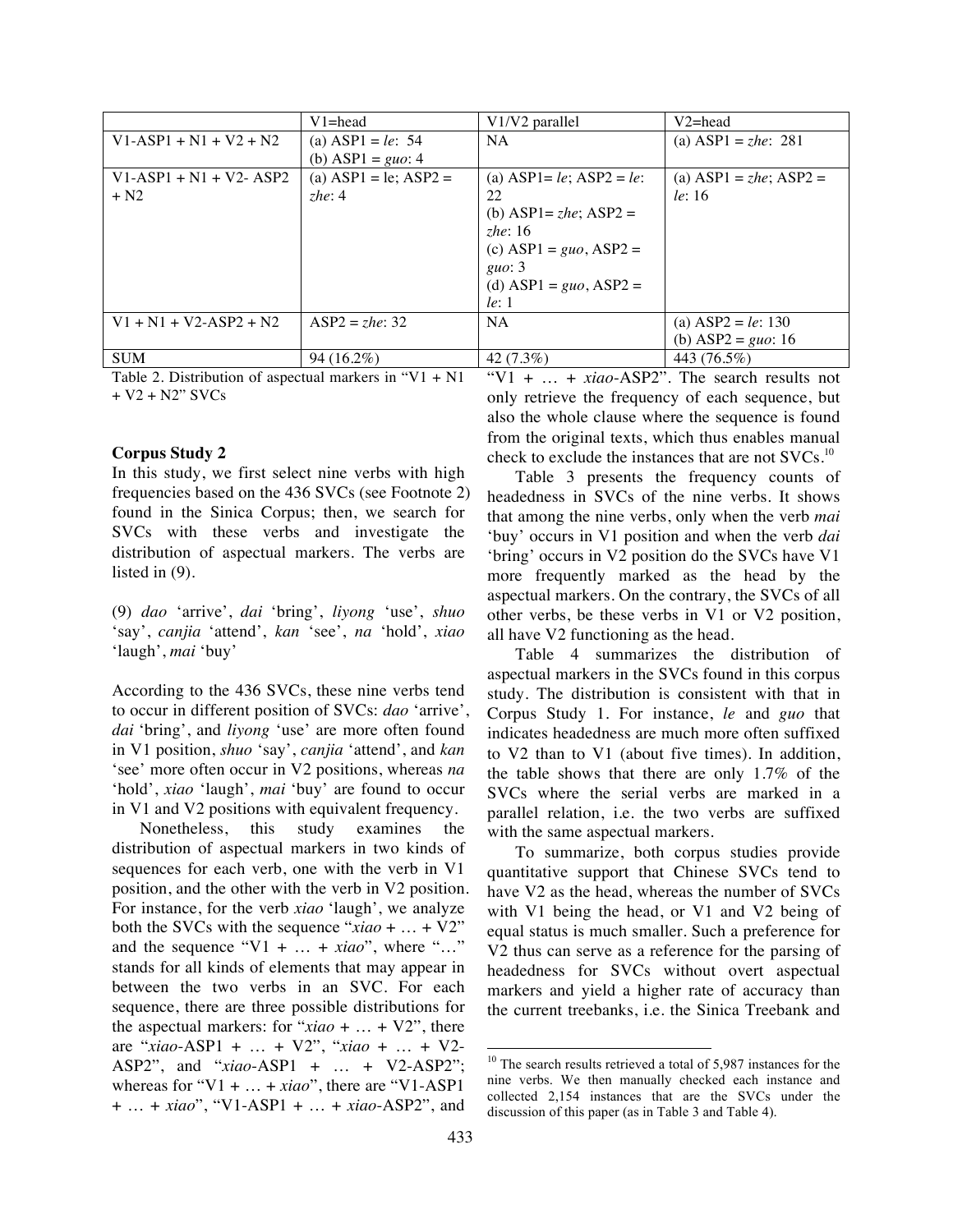the HIT Treebank that often mark V1 as the head and the Penn Chinese Treebank that marks V1 and V2 as coordinated verbs.

#### **3 Conclusion**

This study pointed out the problem of identifying and parsing the head for Chinese SVCs. Based on corpus studies on the distribution of aspectual markers in Chinese SVCs, we found that it is V2 that is preferred to be the head in Chinese SVCs. The findings of this study are consistent with that

|                     | Searched verb $= V1$ |                          |             | Searched verb = $V2$ |                | Sum-           | Avrg- |          |
|---------------------|----------------------|--------------------------|-------------|----------------------|----------------|----------------|-------|----------|
|                     | $V1 = head$          | V1/V2                    | $V2 = head$ | $V1 = head$          | V1/V2          | $V2 = head$    | diff  | diff     |
|                     |                      | parallel                 |             |                      | parallel       |                |       |          |
| <i>xiao</i> 'laugh' | 3                    | $\Omega$                 | 203         |                      | $\overline{4}$ | 23             | 222   | 0.959    |
| dai 'bring'         | 46                   | 9                        | 505         | 11                   | $\overline{2}$ | $\overline{2}$ | 450   | 0.782    |
| shuo 'say'          | $\Omega$             | $\Omega$                 | 12          | 62                   | 3              | 476            | 426   | 0.770    |
| canjia 'attend'     |                      | $\Omega$                 | 1           | 3                    | $\Omega$       | 16             | 13    | 0.619    |
| <i>dao</i> 'arrive' | 37                   | $\overline{\phantom{0}}$ | 97          | 25                   |                | 115            | 150   | 0.536    |
| <i>na</i> 'hold'    | 33                   | $\Omega$                 | 114         | $\overline{4}$       | $\Omega$       | 8              | 85    | 0.535    |
| liyong 'use'        | 5                    | $\Omega$                 | 14          | $\theta$             | $\Omega$       | $\Omega$       | 9     | 0.474    |
| kan 'see'           | 12                   | $\Omega$                 | 29          | 74                   | 10             | 128            | 71    | 0.281    |
| <i>mai</i> 'buy'    | 30                   | $\Omega$                 | 3           | 8                    | $\overline{4}$ | 15             | $-20$ | $-0.333$ |

 $*Sum-diff = Freq. (V2=head) - Freq. (V1=head)$ 

Table 3. The distribution of aspectual markers in SVCs of nine Chinese verbs

|             | <b>SVCs with ASP</b>         | Freq. | <b>SUM</b> |
|-------------|------------------------------|-------|------------|
| $V1 = head$ | (a) $V1$ -le $V2$            | 241   | 355        |
|             | (b) $V1V2-zhe$               | 102   | $(16.5\%)$ |
|             | (c) $V1-guoV2$               | 9     |            |
|             | (d) $V1-leV2-zhe$            | 3     |            |
| V1/V2       | (a) $V1$ -zhe $V2$ -         | 18    | 38         |
| Parallel    | <i>zhe</i>                   |       | $(1.7\%)$  |
|             | (b) $V1-leV2-le$             | 16    |            |
|             | (c) $V1-guo$ $V2-$           | 4     |            |
|             | guo                          |       |            |
| $V2 = head$ | (a) $V1$ - <i>zhe</i> $V2$   | 1,499 | 1,761      |
|             | (b) $V1V2-le$                | 192   | $(81.8\%)$ |
|             | (c) $V1$ -zhe $V2$ -le       | 52    |            |
|             | (d) $V1V2-guo$               | 18    |            |
|             | (e) $V1$ - <i>zhe</i> $V2$ - | 2     |            |
|             | guo                          |       |            |
| <b>SUM</b>  |                              |       | 2,154      |

Table 4. Distribution of aspectual markers in SVCs of the nine verbs

### **Acknowledgments**

This work was supported by PolyU project 1- ZV8E.

#### **References**

- Aikhenvald, Alexandra Y. 2006. Serial verb constructions in typological perspective. In A. Aikhenvald and R. M. W. Dixon (eds.), *Serial verb constructions - A cross-linguistic typology*, 1-68. Oxford: Oxford University Press.
- Chen, Keh-Jiann, Chu-Ren Huang, Li-Ping Chang, and Hui-Li Hsu. 1996. Sinica corpus: Design methodology forbalanced corpora. *Proceedings of the 11th PacificAsian Conference on Language, Information and Computation*, 167–176.
- Collins, Chris. 1997. Argument sharing in serial verb constructions. *Linguistic Inquiry*, 28: 461-497.
- Durie, Mark. 1997. Grammatical structures in verb serialization. In A. Alsina, J. Bresnan, and P. Sells (eds.), *Complex Predicates*, 289–354. Stanford: CSLI Publications.

We expect that this study can serve as a reference for automatic parsing of Chinese data with a higher accuracy rate, and shed light on theoretical studies of the structure of SVCs in Chinese as well as other serial verb languages.